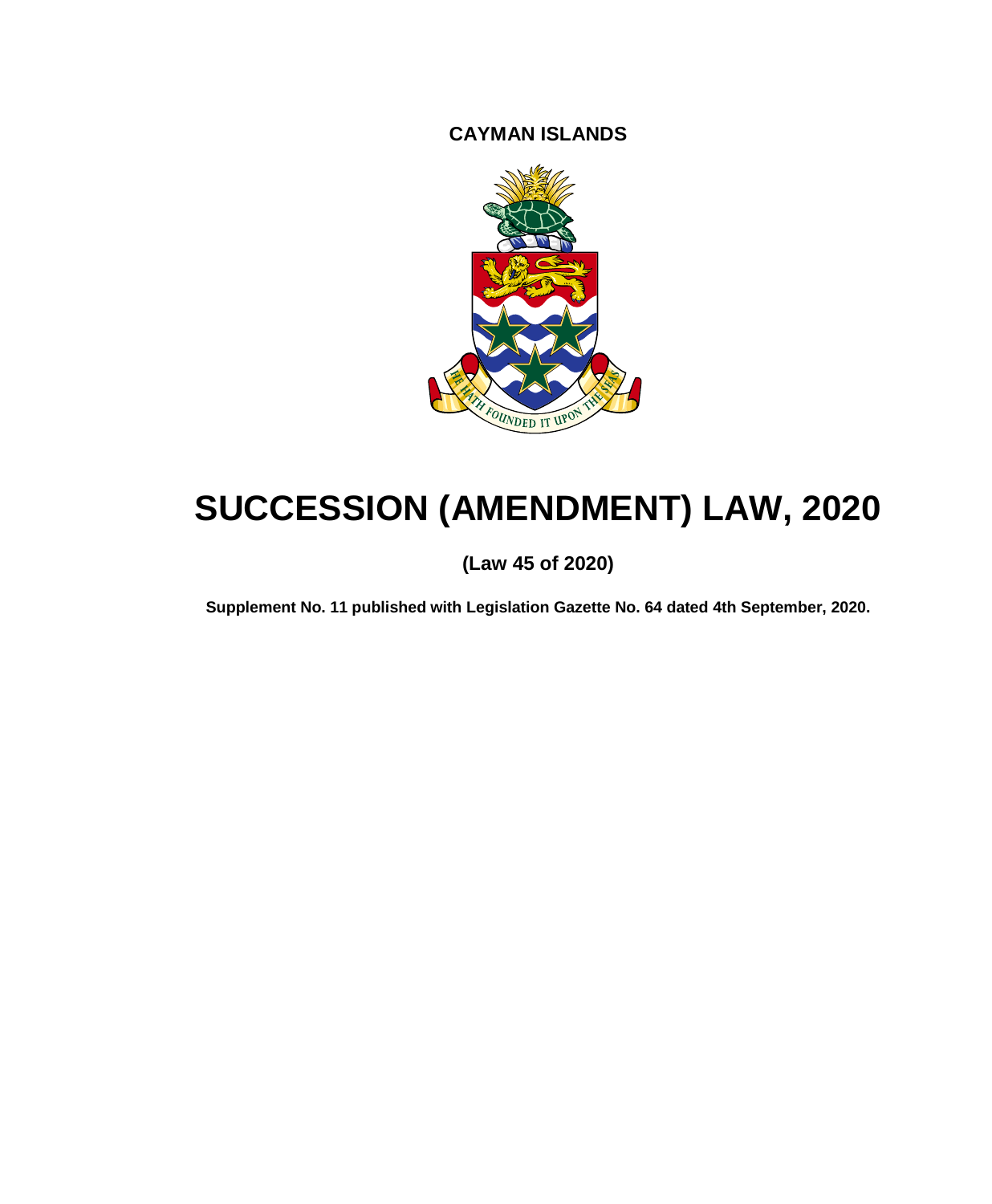# **PUBLISHING DETAILS**

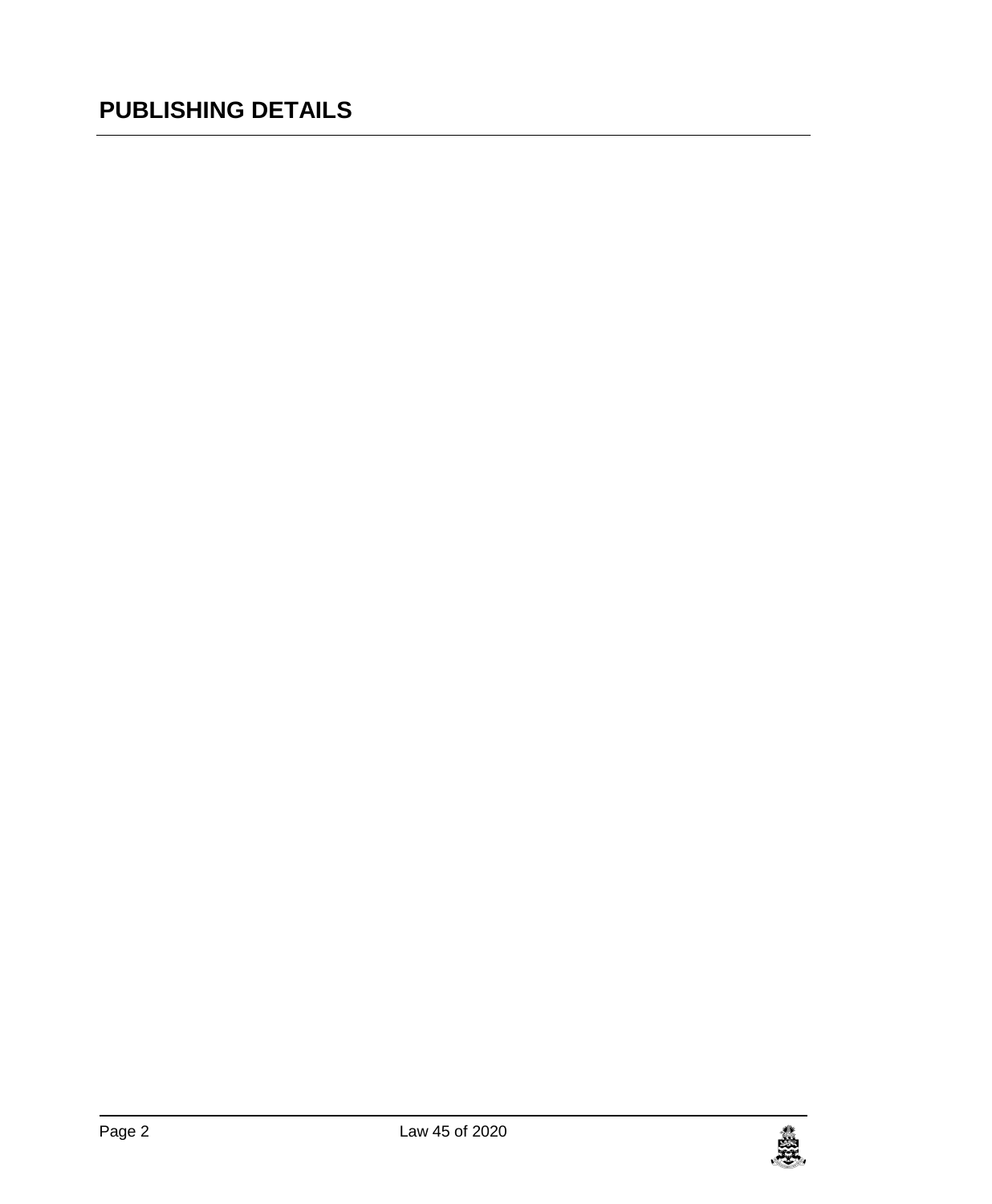# **CAYMAN ISLANDS**



# **SUCCESSION (AMENDMENT) LAW, 2020**

**(Law 45 of 2020)**

# **Arrangement of Sections**

| Section |                                                                                         | Page |
|---------|-----------------------------------------------------------------------------------------|------|
|         |                                                                                         |      |
| 2.      |                                                                                         |      |
| 3.      | Amendment of section 29 – succession to real and personal estate on intestacy           |      |
| 4.      |                                                                                         |      |
| 5.      | Amendment of section 32 – powers in respect of interest of surviving spouse             |      |
| 6.      | Amendment of section 35 – succession of an equitable interest in fee simple vested in a |      |

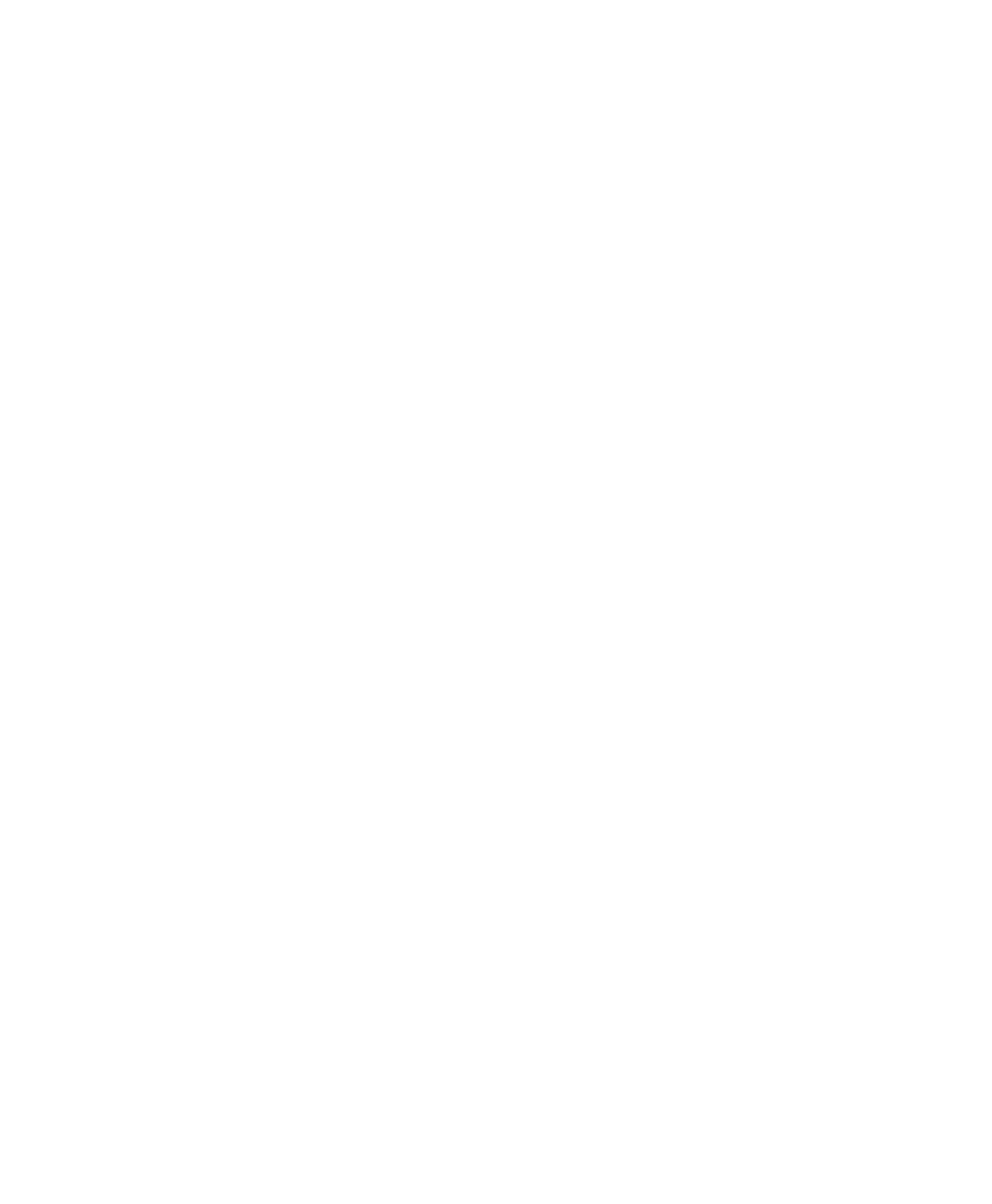### <span id="page-4-0"></span>**CAYMAN ISLANDS**

(Law 45 of 2020) I Assent,



**Martyn Roper Governor**

Date: 4th day of September, 2020

# **SUCCESSION (AMENDMENT) LAW, 2020**

# **(Law 45 of 2020)**

#### **A LAW TO AMEND THE SUCCESSION LAW (2006 REVISION) AS A CONSEQUENCE OF THE ENACTMENT OF THE CIVIL PARTNERSHIP LAW, 2020; AND FOR INCIDENTAL AND CONNECTED PURPOSES**

ENACTED by the Governor in accordance with section 81 of the Constitution, after consultation with the Premier, with the prior approval of the Secretary of State, and pursuant to instructions issued in accordance with section 31 of the Constitution.

### **1. Short title and commencement**

- **1**. (1) This Law may be cited as the Succession (Amendment) Law, 2020.
	- (2) This Law comes into force immediately after the commencement of the *Civil Partnership Law, 2020*.

# <span id="page-4-1"></span>**2. Amendment of section 2 of the Succession Law (2006 Revision) – definitions**

**2**. The *Succession Law (2006 Revision)*, in this Law referred to as the "principal Law", is amended in section 2 by inserting, in the appropriate alphabetical sequence, the following definitions —

" "**child**" or "**issue**" includes an individual —

- (a) who is the offspring of a party, or both parties, to a civil partnership; or
- (b) who has been treated by a party, or both parties, to a civil partnership as a child or issue of the family, including a step

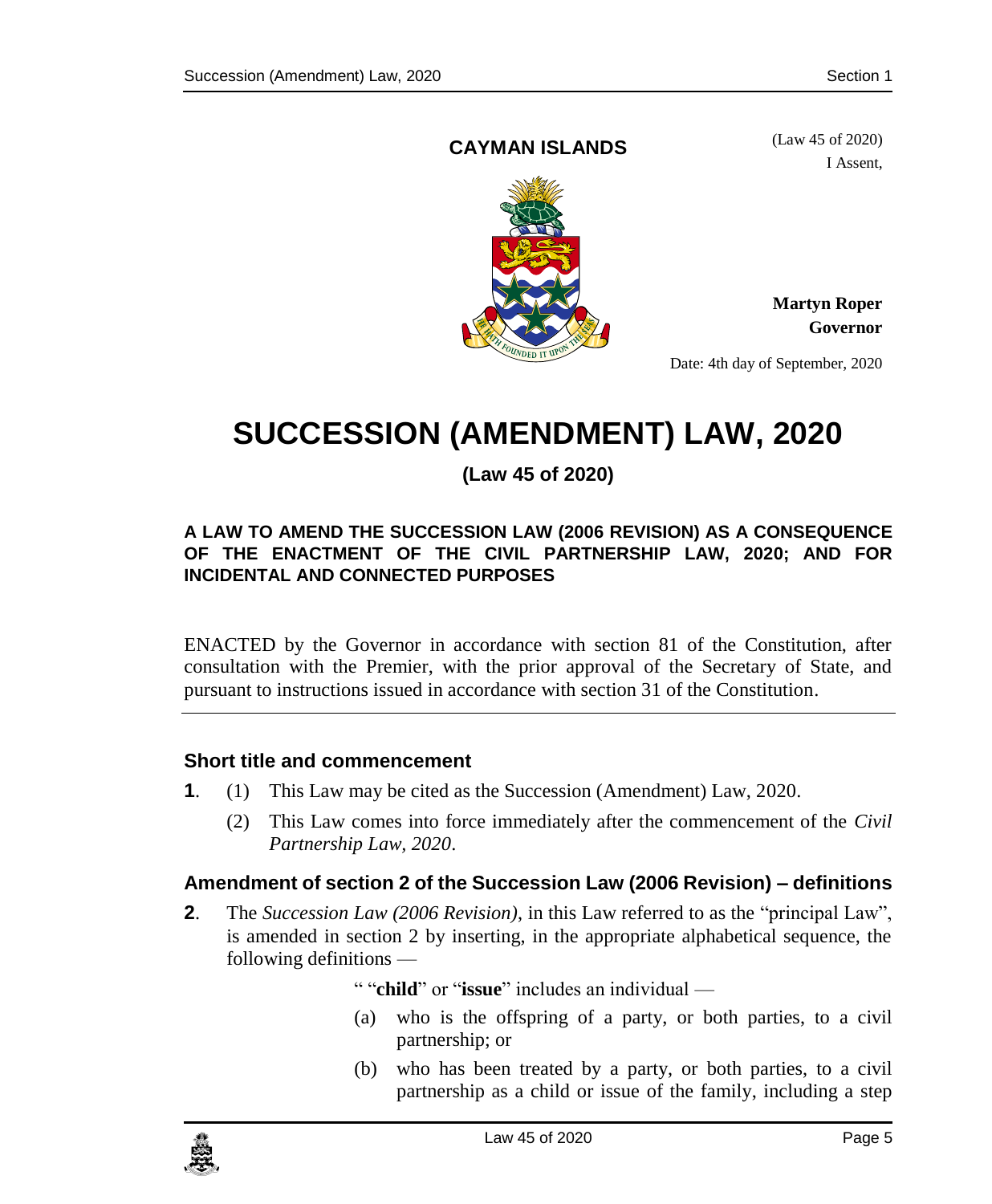child, an adopted or foster child or a child born to parents who were not in a civil partnership;

"**civil partner**" has the meaning assigned by section 2 of the *Civil Partnership Law, 2020*;

"**civil partnership**" has the meaning assigned by section 2 of the *Civil Partnership Law, 2020*;

"**next-of-kin**", in relation to a person, includes the person's civil partner;

"**parent**" includes a person who is a parent of a child or issue by virtue of a civil partnership; and

"**relative**", in relation to a person, includes the person's civil partner;".

## <span id="page-5-0"></span>**3. Amendment of section 29 – succession to real and personal estate on intestacy**

- **3**. The principal Law is amended in section 29 as follows
	- (a) in subsection (1) as follows
		- (i) by deleting the words "husband or wife" wherever they appear and substituting the words "husband, wife or civil partner"; and
		- (ii) by inserting after the words "surviving spouse" wherever they appear the words "or civil partner";
	- (b) in subsection (2), by inserting after the words "husband and wife" the words "or the parties to a civil partnership"; and
	- (c) in subsection (3), by deleting the words "husband or wife" wherever they appear and substituting the words "husband, wife or civil partner".

### <span id="page-5-1"></span>**4. Amendment of section 30 – statutory trusts**

- **4**. The principal Law is amended in section 30(1) as follows
	- (a) in paragraph (a), by inserting after the word "marry" wherever it appears the words "or enters into a civil partnership";
	- (b) in paragraph (b), by inserting after the word "marries" the words "or enters into a civil partnership"; and
	- (c) in paragraph (c), by inserting after the words "the marriage" the words "or the entering into a civil partnership".

### <span id="page-5-2"></span>**5. Amendment of section 32 – powers in respect of interest of surviving spouse**

- **5**. The principal Law is amended in section 32 as follows
	- (a) in the section heading, by inserting after the word "spouse" the words "or civil partner"; and